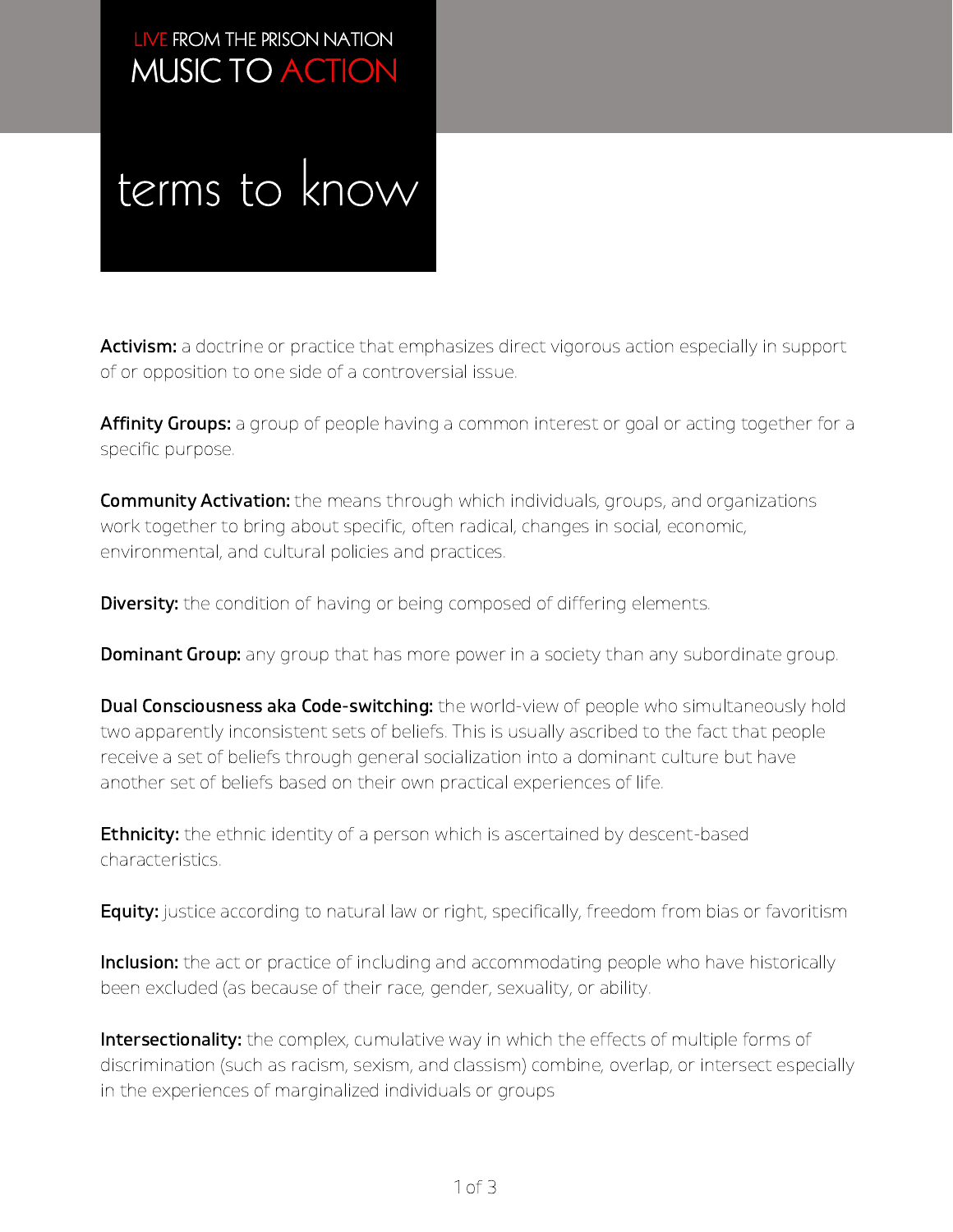### MUSIC TO ACTION LIVE FROM THE PRISON NATION

## terms to know

**Justice:** the principle that people receive that which they deserve, with the interpretation of what then constitutes "deserving" being impacted upon by numerous fields, with many differing viewpoints and perspectives, including the concepts of moral correctness based on ethics, rationality, law, religion, equity and fairness.

Law Enforcement: the activity of some members of government who act in an organized manner to enforce the law by discovering, deterring, rehabilitating, or punishing people who violate the rules and norms governing that society. The term encompasses police, courts, and corrections.

**Microaggressions::** a term used for brief and commonplace daily verbal, behavioral or environmental indignities, whether intentional or unintentional, that communicate hostile, derogatory, or negative attitudes toward stigmatized or culturally marginalized groups.

Performative Activism: activism done to increase one's social capital rather than because of one's devotion to a cause.

Police Brutality: the excessive use of force by law enforcement. It can be legally defined as a civil rights violation in which officers exercise undue or excessive force against a person. This may include, but is not limited to, physical or verbal harassment, physical or mental injury, property damage, and, in some cases, death.

**Prison Industrial Complex:** a term used to describe the overlapping interests of government and industry that use surveillance, policing, and imprisonment as solutions to economic, social and political problems.

**Privilege:** a special right, advantage, or immunity granted or available only to a particular person or group.